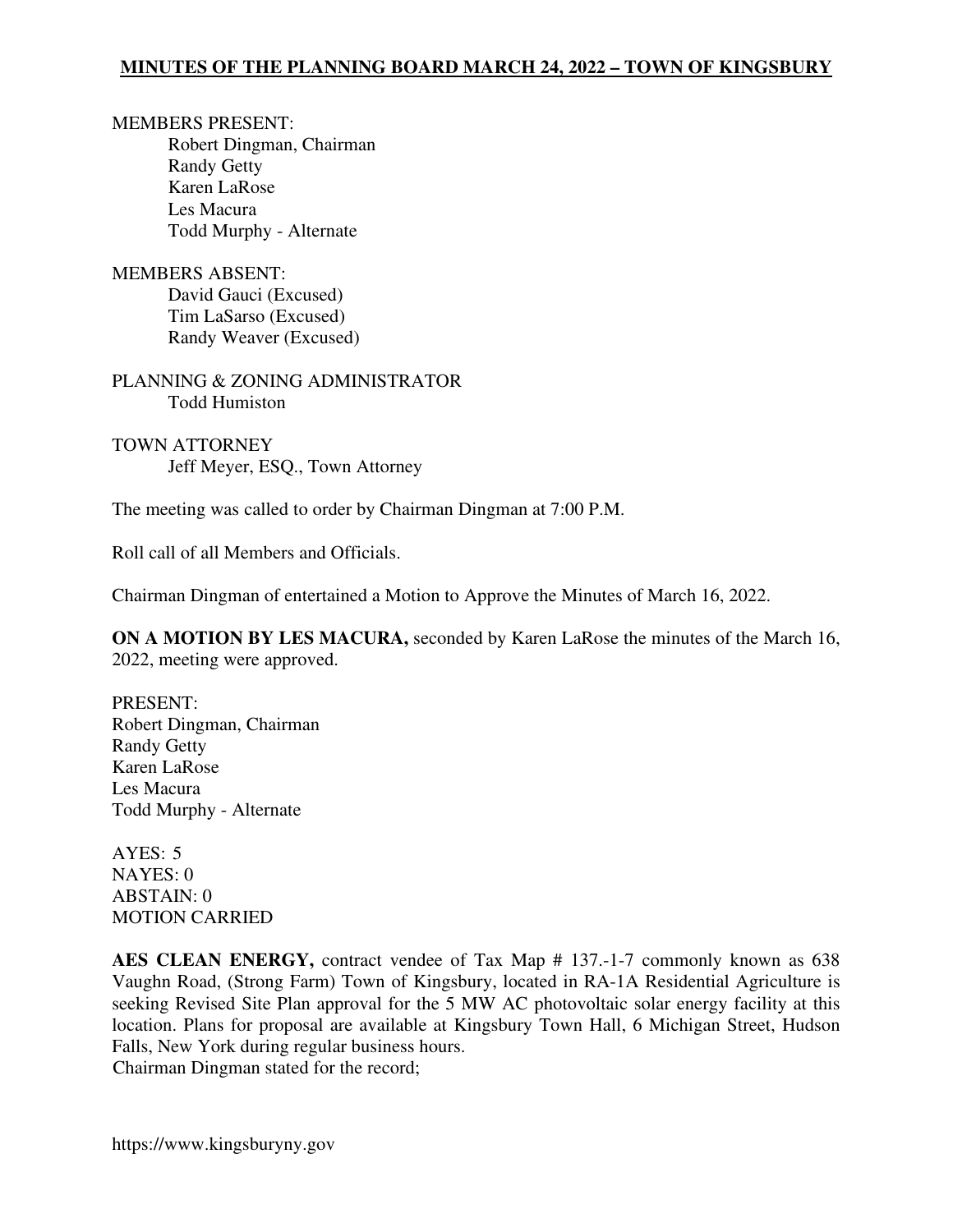As stated at the Meeting of March 9, 2022, we are here due to a stipulation in the settlement agreement between AES and the Town of Kingsbury which attempts settle the existing litigation between the parties and primarily to mitigate the potential impacts of the original Geer Road Solar Project.

Due to the nature of the litigation, the Planning Board was unwilling to reach any settlement agreement without providing the public with the opportunity to present their comments and provide the applicant will have the opportunity to respond. Peckham had the right to place a solar array on their property subject to the review and approval of Planning Board. The project was an approved use in this RA-IA Residential/ Agricultural zone. We are here, in large part, to provide the neighbors the opportunity to voice their concerns relative to potential impacts of the project and where feasible, to require Geer Road Solar to mitigate those concerns. We are demanding that all parties operate in good faith. Whether you like or dislike solar arrays, is not why we are here. It is a policy decision that is made by the Town Board.

Since the March 9<sup>th</sup> meeting, the applicant has responded to question from the Planning Board and the substantive public comments that were received.

On March 14, 2022, AES submitted comments detailing the public meetings that they held, and the notices that were provided. They also information relative to the makeup and the durability of the solar panels has been provided with third party spec sheets providing additional information; and responses to the comments concerning Vaughn Road. Information was also provided addressing the issues of property values and the potential health and safety effects of solar energy via third party reports.

On March 21, 2022, AES submitted additional information responsive to a potential entrance to the Strong Farm facility off Underwood Road; additional landscaping along Underwood Road; responses to the comments received from the Town Engineer relative to the wetland delineations and stormwater plans; as well as updated decommissioning costs.

On March 23, 2022, AES submitted another correspondence with UPS documentation of the delivery of written notice has been provided for the required distance for notification of the public hearing and a narrative of each of the meetings held from late spring of 2021 until the present was provided.

The Planning Board has reviewed these additional materials and would ask the AES to elaborate for the public on the additional materials submitted.

Chairman Dingman introduced Jessica Zupancic, who will be representing AES Clean Energy.

Ms. Zupancic thanked the Board for having them here and coordinating this meeting. She would like to start off by giving an overview, there are changes to the Site Plan that were made since the last meeting.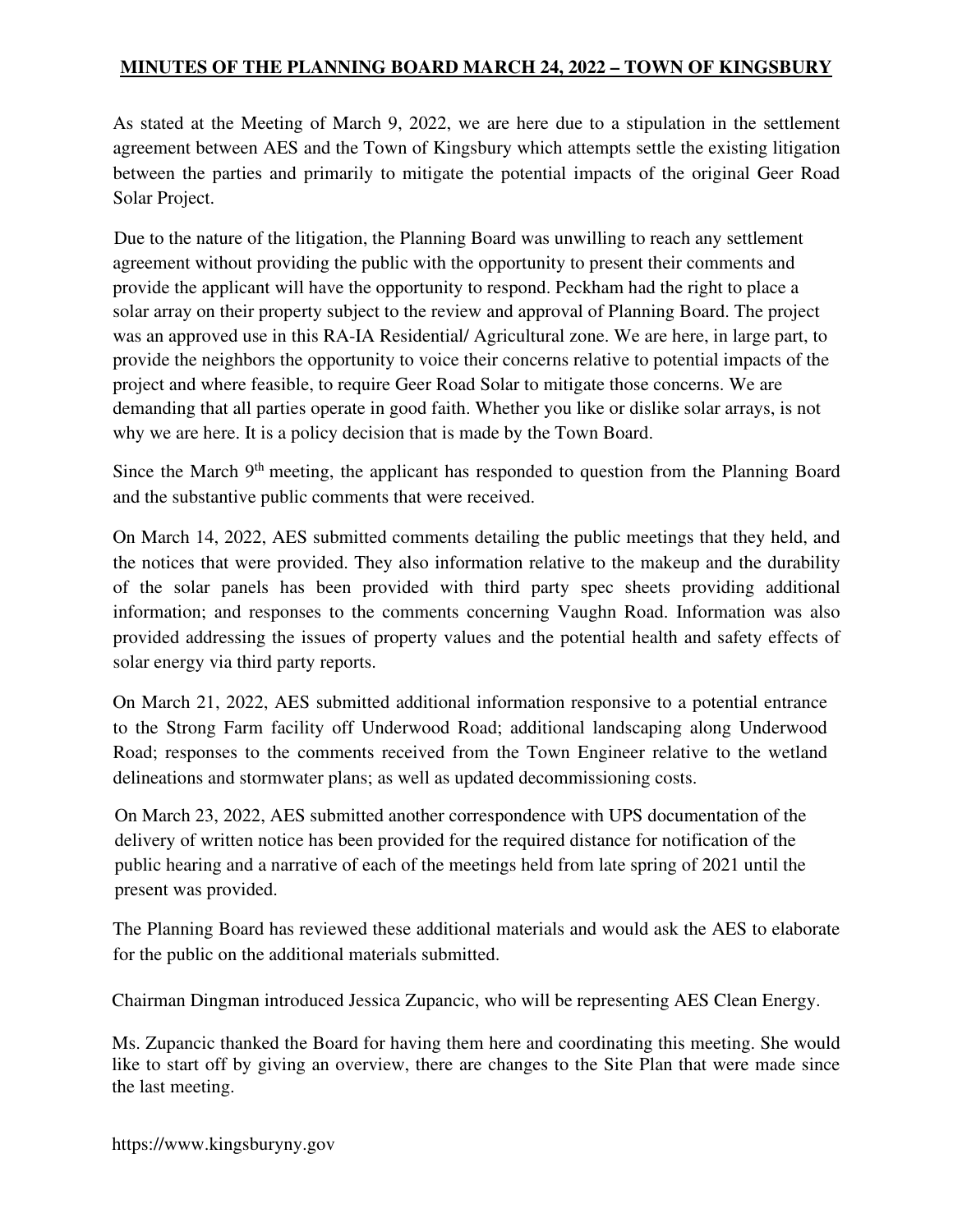One of the largest concerns at the last meeting was the location of the access road coming off Vaughn Road. After having a conversation with a neighbor on Vaughn Road and looking at other options they would like to the Board to consider alternate access route which would relocate the road to Underwood Road. The access road from solar array one would connect into the Underwood Road access.

Ms. Zupancic stated at the last meeting Mr. Joe Derway, 116 Underwood Road, stated he would be ok with the rerouting of the access road coming off from Underwood Road. She spoke with him again this week letting him know they were planning to present an alternant access. Mr. Derway expressed concern with the landscaping frontage of the Strong parcel and most specifically in front of his house along Underwood Road. He is fine with the proposed landscaping; however, he would like to see additional landscaping in one of his front corners of his property to help with his view from his front porch. Ms. Zupancic stated they will work with him on this and add additional landscaping.

Ms. Zupancic stated the last thing to discuss is the decommissioning. The Board thought the decommissioning estimate was a little too low and also included the salvage value. Therefor we removed the salvage value as the Board expressed it is not their typical standard operating procedure to include it. A 10 percent contingency has been included as part of the decommissioning estimate, similar to the original adjacent Geer Road Solar project decommissioning estimate.

Chairman Dingman questioned if there would be a problem with the Underwood entrance and the wetlands.

Ms. Zupancic stated no that would not be a problem because they were able to completely move the access road away from the wetlands.

Chairman Dingman stated the public hearing is still open.

Mike Cleveland, 189 Geer Road stated he has concerns with the berm being 4 foot high.

Ms. Zupancic stated they will be planting trees on top of the berm with a minimum of 8 to 10 feet tall. It will not be just a 4 foot berm, there will be tress planted as well. If they die off, they will be replaced.

Anne Tougas, 180 Geer Road questioned what kind of tress on the berm.

Ms. Zupancic stated the trees will be evergreen and maple trees.

Joe Potvin, 591 Vaughn Road questioned the toxics in the solar panels.

Chairman Dingman stated that was addressed in the March 4, 2022, meeting. The Board does have a third party report on this matter.

Ms. Zupancic explained this process again.

https://www.kingsburyny.gov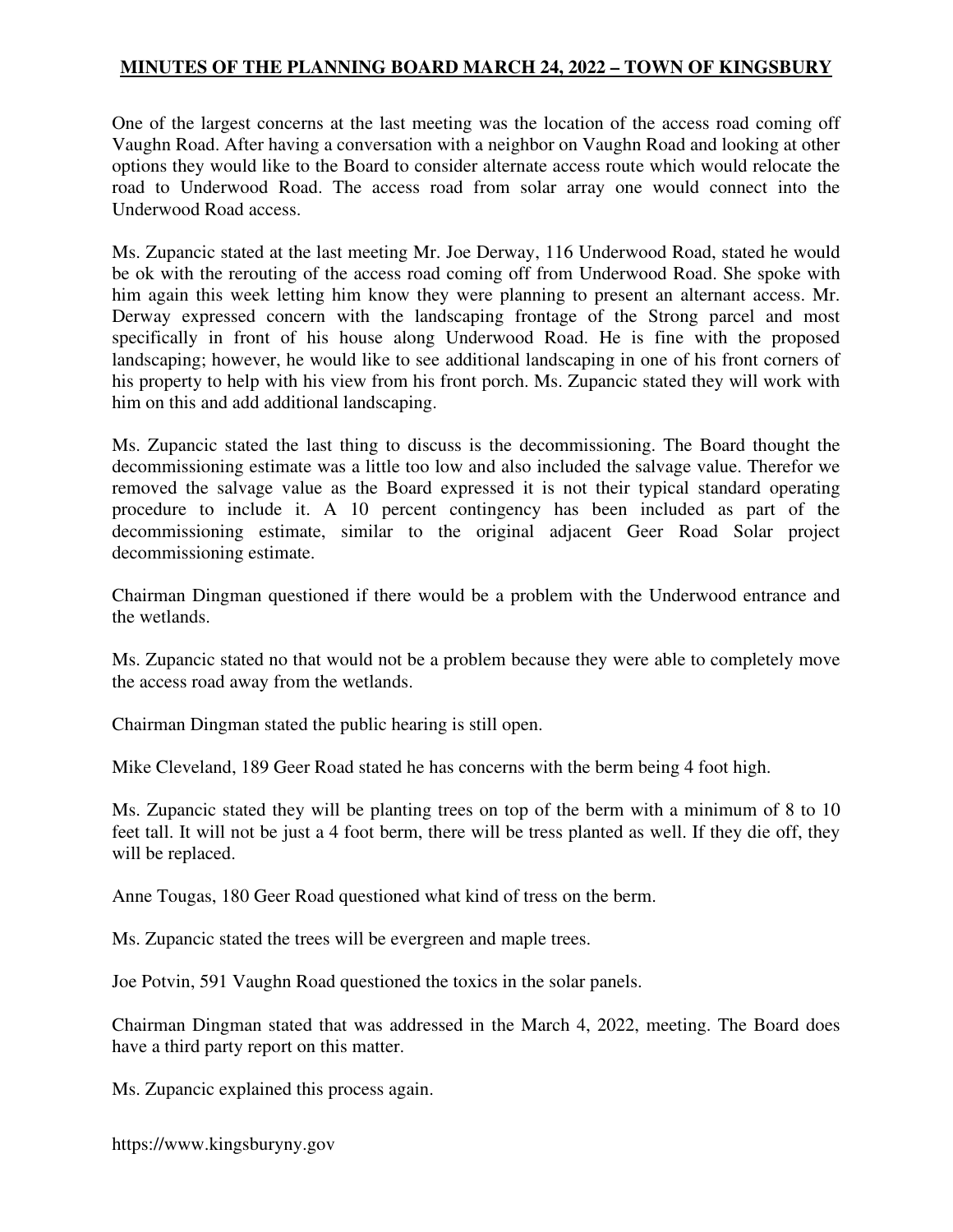Jane Meneely, 155 Geer Road, questioned if the panels were made in China and what toxins are in the panels and what happens if they break.

Ms. Zupancic stated because of the way the panels are made they are totally sealed. If one should break, they have a remote monitoring system and will be alerted to immediately. A technician will be contacted to go to the site and do a visual inspection.

Lorraine Forcier questioned why the different panels are being used.

Ms. Zupancic stated the panels being used are what is available.

Sharon Kay, 243 Geer Road questioned the time frame for the installation of the panels, and will there be any noise during construction?

Ms. Zupancic stated for each project they anticipate 6 to 8 months. The most noise you will hear is when they are installing the piles for the racking system. They will be using a pile driver. For a project, this size they can usually drive the piles within 2–3 weeks. Yes, you will have noise. The heaviest time of traffic will be when they are delivering the materials on site. With a project this size the delivery time should be approximately 2 weeks. Mr. Derway asked to have more signage during this time.

Lorraine Forcier had concerns with how the delivery will be working concerning the truck traffic because of the access road on solar array 1. This will be in the area of her driveway, a neighbor's driveway, and the entrance to the array.

Ms. Zupancic stated there are approximately 6-8 loads for the panels and racking, 2 loads for the inverters.

Jane Meneely questioned if there is any paperwork stating if the panels break the toxics do not harm people or habitat because she feel this is extremely dangerous.

Ms. Zupancic stated there is a third party report that was submitted with the application for the public's information.

Mr. Humiston stated the third party report is available on the Town of Kingsbury website under Planning and Zoning.

Greg Couture, 282 Geer Road, questioned the safety and inspection sheets of the panels.

Chairman Dingman stated this is also on the website.

Lynn Potvin, 591 Vaughn Road questioned what this project will do to her taxes.

Chairman Dingman stated that is a question for the Town Assessor.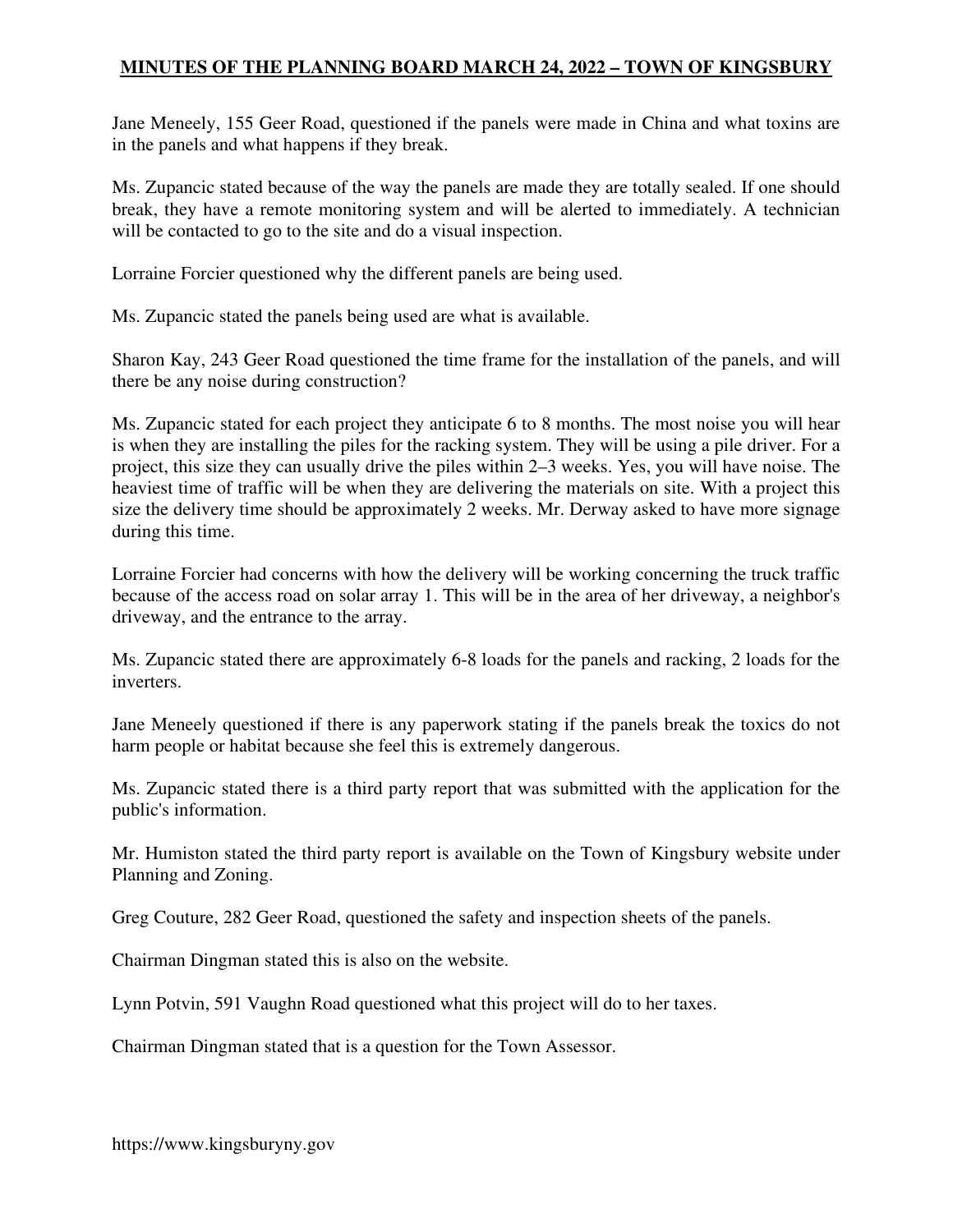Attorney Benjamin Brotelho, Braymer Law, representing Lorraine Forcier questioned if this is approved for stipulation a settlement will a building permit be required?

Attorney Meyer stated New State does not require building permits for solar arrays to his understanding.

Mr. Humiston stated if it is not attached to a building, Department of Building and Codes does not have oversite, per New York State Law

Chairman Dingman closed the public hearing at 8:05 pm.

Discussion ensued among the Board with questions addressed by the Applicant.

Mr. Getty stated he has one comment for the people that have water quality concerns, the best thing you can do is get water samples tested now so that you have a track record to prove you don't have contaminated water at this point and have it tested annually. This way you will know when your contamination starts. You may have contaminated water now and not know it.

The Board then reviewed the proposed Resolution.

#### **PLANNING BOARD OF THE TOWN OF KINGSBURY COUNTY OF WASHINGTON, STATE OF NEW YORK**

### **Adopted March 24, 2022**

#### **Introduced by LES MACURA who moved its adoption.**

### **Seconded by RANDY GETTY**

#### **RESOLUTION APPROVING THE STIPULATION OF SETTLEMENT RELATIVE TO AES DE DEVCO NC, LLC, GEER RD SOLAR 1 LLC, GEER RD SOLAR 2 LLC, and GEER RD SOLAR 3 LLC V. PLANNING BOARD OF THE TOWN OF KINGSBURY, ET. AL. BEARING WASHINGTON COUNTY SUPREME COURT INDEX NO. EC2021-37218**

WHEREAS, AES DE DEVCO NC, LLC ("AES"), and GEER RD SOLAR 1 LLC, GEER RD SOLAR 2 LLC, and GEER RD SOLAR 3 LLC (collectively, the "Petitioner", commenced actions against the Planning Board of the Town of Kingsbury and Todd Humiston, Individually, and in his Official Capacity as the Code Enforcement Officer of the Town of Kingsbury, pursuant to Articles 78 and 30 of the NY CPLR and 42 USC § 1983; and

WHEREAS, pursuant to Article IX of the Zoning Local Law of the Town of Kingsbury contained in Chapter 280 of the Code of the Town of Kingsbury (hereafter the "Zoning Local Law"), the Planning Board is authorized and empowered to review and approve, approve with modifications, or disapprove site plans prepared in accordance with the Zoning Local Law; and,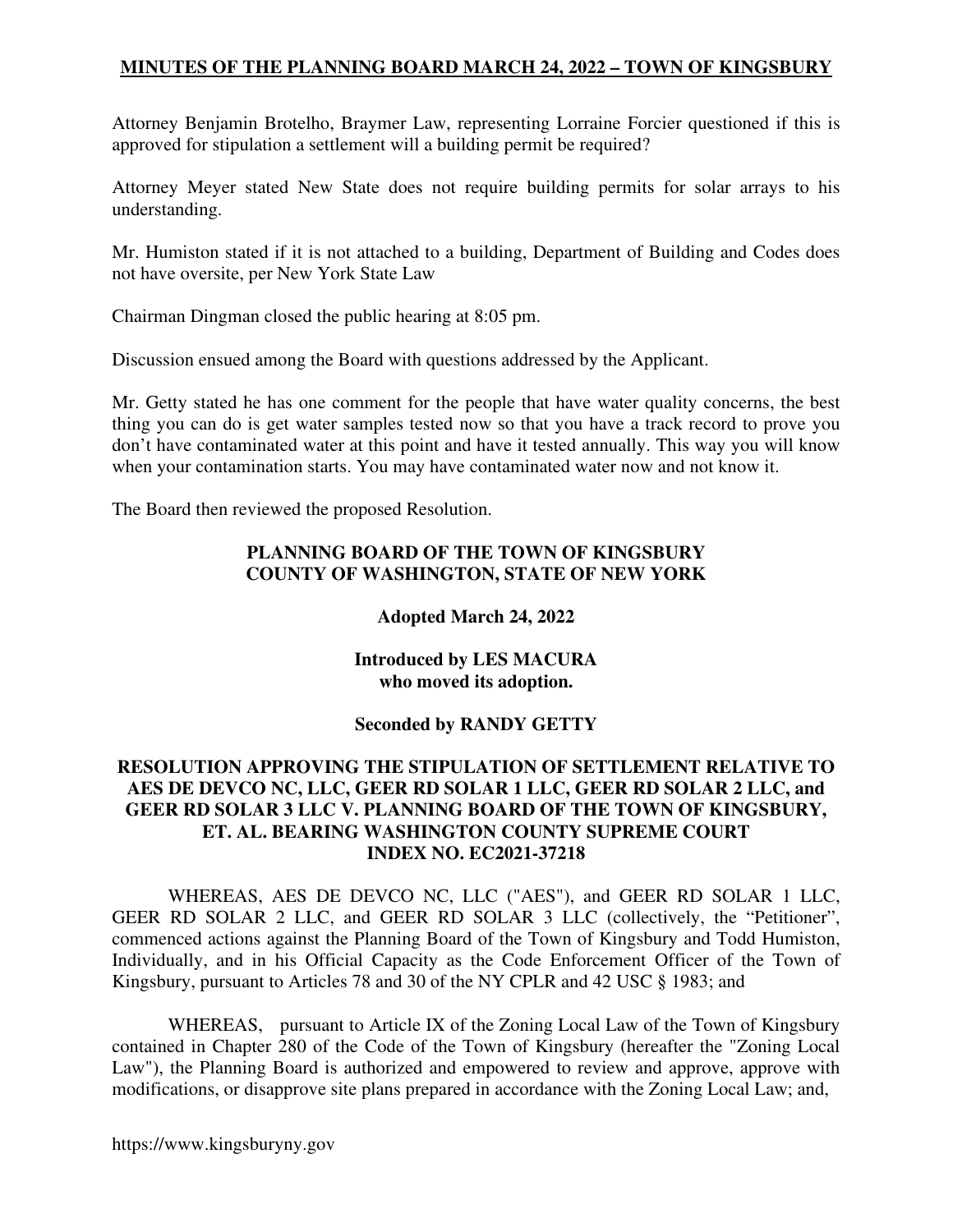WHEREAS, Peckham Materials Corp. (hereafter the "Applicant"), by application dated and submitted on August 15, 2019, by Geer Rd Solar 1 LLC; Geer Rd Solar 2 LLC; Geer Rd Solar 3 LLC; and Geer Rd Solar 4 LLC (hereafter the "Original Project Companies"), made and submitted on August 15, 2019, applied to the Planning Board for Site Plan Approval relative to construction of four (4) separate, five (5) megawatt alternating current ("MWac") solar arrays *i.e.*, an array of commercial grade solar panels capable of generating a collective 20 MW of clean, renewable energy, (hereafter the "Site Plan Review Application"); and

WHEREAS, at the April 15, 2020, public meeting and hearing, the Project Companies agreed to amend the Site Plan Review Applications to reduce the overall scale of the project from four (4) parcels to three (3) (*i.e*., one of the 5.0 MW solar arrays and one of the operators, Geer Rd Solar 4 LLC, had been eliminated). The Project Companies (Geer Rd Solar 1 LLC; Geer Rd Solar 2 LLC, and Geer Rd Solar 3 LLC) also outlined various additional changes to the project landscaping, vegetation, and screening plan intended to mitigate the Planning Board's previously expressed aesthetic and screening concerns; and

WHEREAS, between August 2019 and April 2020, the Project Companies submitted to the Planning Board numerous plans, revisions, engineering comments and requested records including but not limited to the following: site plans, layout landscaping, slope analysis, driveway profile, grading drainage plans, erosion and sediment control plans, a stormwater pollution prevention plan ("SWPPP") for the individual lots, decommissioning plans, engineer's estimates of costs, numerous engineering comments and reports, and otherwise responded to the Planning Board's comments raised during the review process; and,

WHEREAS, on June 17, 2020, the Planning Board adopted and, on June 18, 2020, filed, its "Resolution Approving Site Plan Application of Geer Rd Solar 1 LLC, Geer Rd Solar 2 LLC, and Geer Rd Solar 3 LLC,"; and

WHEREAS, on March 10, 2021, Respondent Todd Humiston, citing Section 280-57(E) of the Town Code, issued a Notice of Annulment purporting to withdraw, annul and set aside the site plan approval granted by the Planning Board and purporting to enjoin any ground disturbance or actions taken in furtherance of the Approved Plans and/or the June 17, 2020, Planning Board resolution, but did not revoke the Town's grant of Minor Subdivision Approval (hereafter the "Notice of Annulment"); and

WHEREAS, on April 8, 2021, Petitioners commenced the above-captioned combined action and special proceeding in NYS Supreme Court, Washington County, challenging and seeking reversal of the CEO's Notice of Annulment on a variety of grounds; and

WHEREAS, on May 12, 2021, Respondents filed a pre-answer motion to dismiss the combined action and special proceeding as allegedly unripe and on a variety of other grounds; and

WHEREAS, by correspondence dated May 8, 2021, the Project Companies appealed the March 10, 2021, Notice of Annulment to the Town of Kingsbury Zoning Board of Appeals; and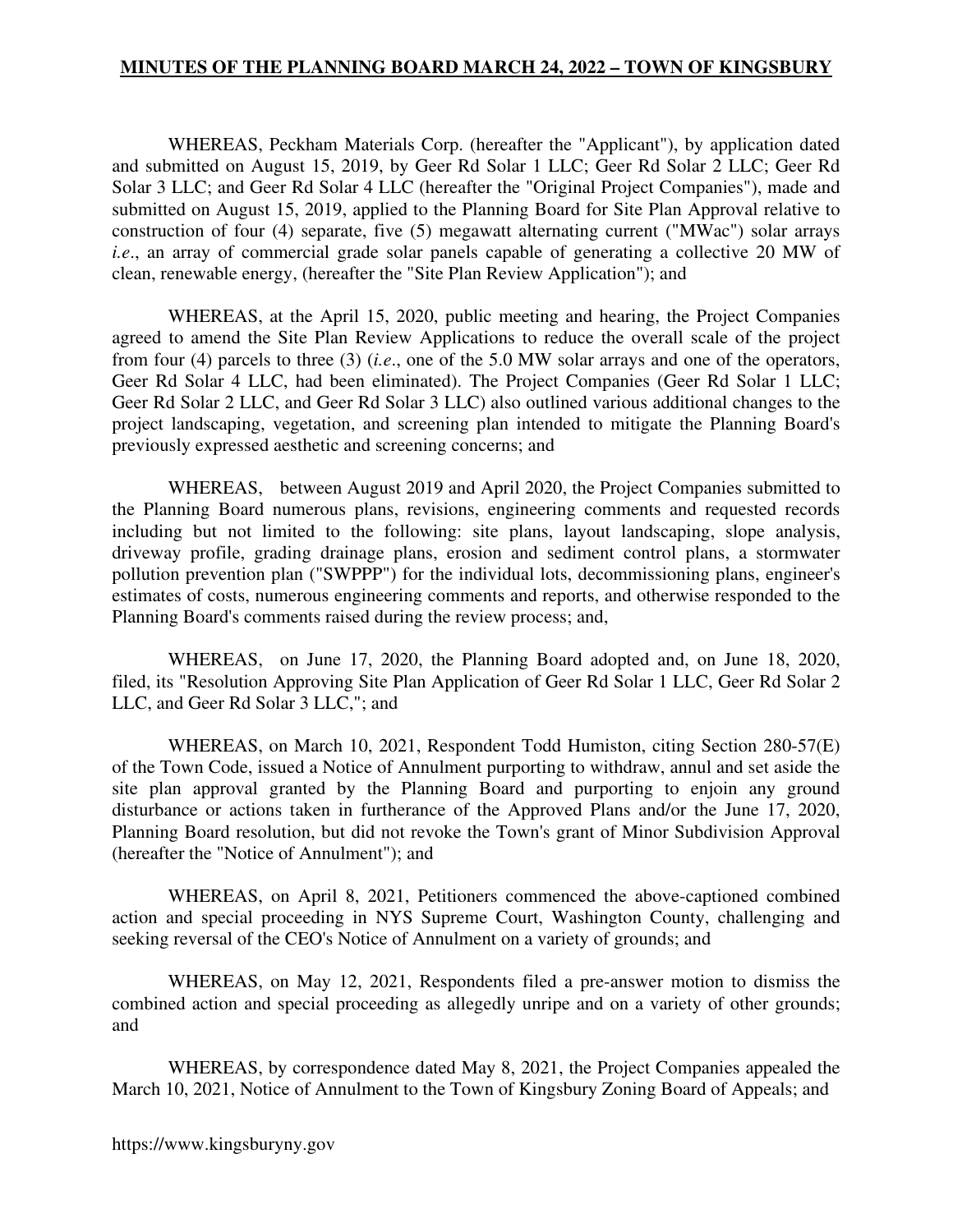WHEREAS, on May 28, 2021, Petitioners filed their opposition to Respondents' motion to dismiss; and

WHEREAS, since May 28, 2021, AES, the Project Companies, and the Town have worked cooperatively towards the resolution of their differences, which includes, but is not limited to, the making of certain adjustments and revisions to the Approved Plans in order to further avoid or minimize any adverse impacts on the community, including by examining the potential to move the solar array generally known as "Geer Road 3" from the location in the Approved Plans to a nearby parcel (the "Strong Parcel") also owned by Peckham Materials Corp. while retaining the balance of the Project in the approved locations (*i.e*., Geer Rd 1 and Geer Rd 2); and

WHEREAS, the Planning Board has convened a public hearing on the Revised Plans. At the public hearing dated March 9, 2022, and continued on March 24, 2022, the Planning Board publicly reviewed the Revised Plans, questioned the Applicant, and performed a review analogous to their typical site plan review to the satisfaction of the Planning Board; and

WHEREAS, at the public hearings, the public was afforded the opportunity to comment on the Revised Plans, and the Applicant addressed those concerns to the satisfaction of the Planning Board. The Parties have considered such public comments in good faith; and

WHEREAS, it is in the interests of all parties to resolve the inherently complex issues in this proceeding at this time and in this manner and thereby avoid significant costs and delay that would otherwise be incurred with continued, protracted litigation; and

WHEREAS, in order to settle the proceeding the parties have reached an agreement based upon the terms contained in the Stipulation of Settlement, a copy of which is attached hereto and made a part hereof; and

WHEREAS, it is the desire of the Planning Board of the Town of Kingsbury to authorize to accept the Stipulation of Settlement relative to this matter upon the terms contained therein and conditioned upon the following:

- Final Engineering sign-off by the Town of Kingsbury Planning Board's designated engineer;
- Access to the Strong Parcel shall be via Underwood Road as shown on the revised plans, with the Vaughn Road entrance being maintained by the property owner for emergency access only;
- Construction of the solar arrays shall be limited to between the hours of 8:00 AM to 6:00 PM and all deliveries of supplies and materials shall be limited to between the hours of 10:00 AM and 4:00 PM.

#### **NOW THEREFORE BE IT:**

**RESOLVED**, the Planning Board of the Town of Kingsbury, upon due deliberation, finds that it is in the best interests of the residents of the Town of Kingsbury to approve and enter into the terms of settlement as detailed herein above subject to final review and approval of the specific language contained in the stipulation by counsel and final engineering signoff of the